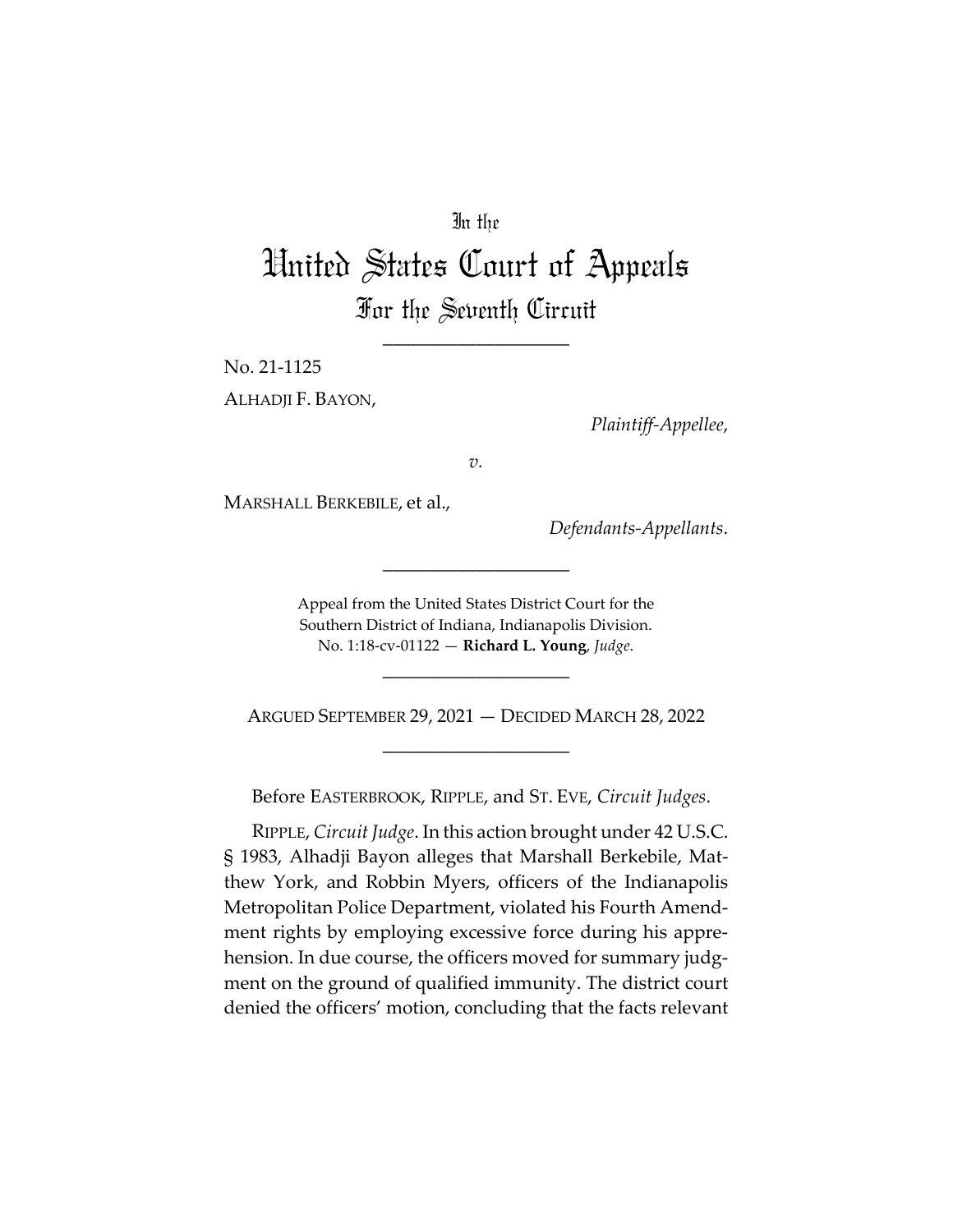to their qualified immunity argument were in dispute. The officers now appeal the district court's ruling. For the reasons set forth in this opinion, we dismiss the appeal for lack of appellate jurisdiction.

#### **I**

### **BACKGROUND**

#### **A.**

On the morning of December 24, 2017, Mr. Bayon attempted to rob a gas station in Indianapolis, Indiana. $^1$  He fled the scene in a white Chevrolet Traverse. Numerous police officers learned of the attempted robbery over their police radios and, with their emergency lights activated, gave chase. Mr. Bayon refused to stop, and, consequently, a high-speed pursuit through residential areas ensued.

To end this dangerous situation, one of the pursuing officers, Officer Theodore Brink, executed a maneuver with his car that resulted in the Traverse spinning and crashing into a tree in the front yard of a home. Officer York, a recruit officer in training riding with Officer Brink, exited the police vehicle and stood behind the passenger-side door. Officer Myers reached the scene shortly after the crash and positioned her police vehicle about twenty-five feet from Mr. Bayon's vehicle. Officer Berkebile also arrived at the scene after the crash,

 $<sup>1</sup>$  Due to the COVID-19 protocols at his correctional facility, Mr. Bayon</sup> was unable to review all the evidence the defendants presented in support of their motion for summary judgment or respond to the motion, thus we do not have his version of the facts other than those given in his deposition. Our account of the facts comes from the facts assumed by the district court and the evidence submitted on the officers' summary judgment motion, construed in Mr. Bayon's favor.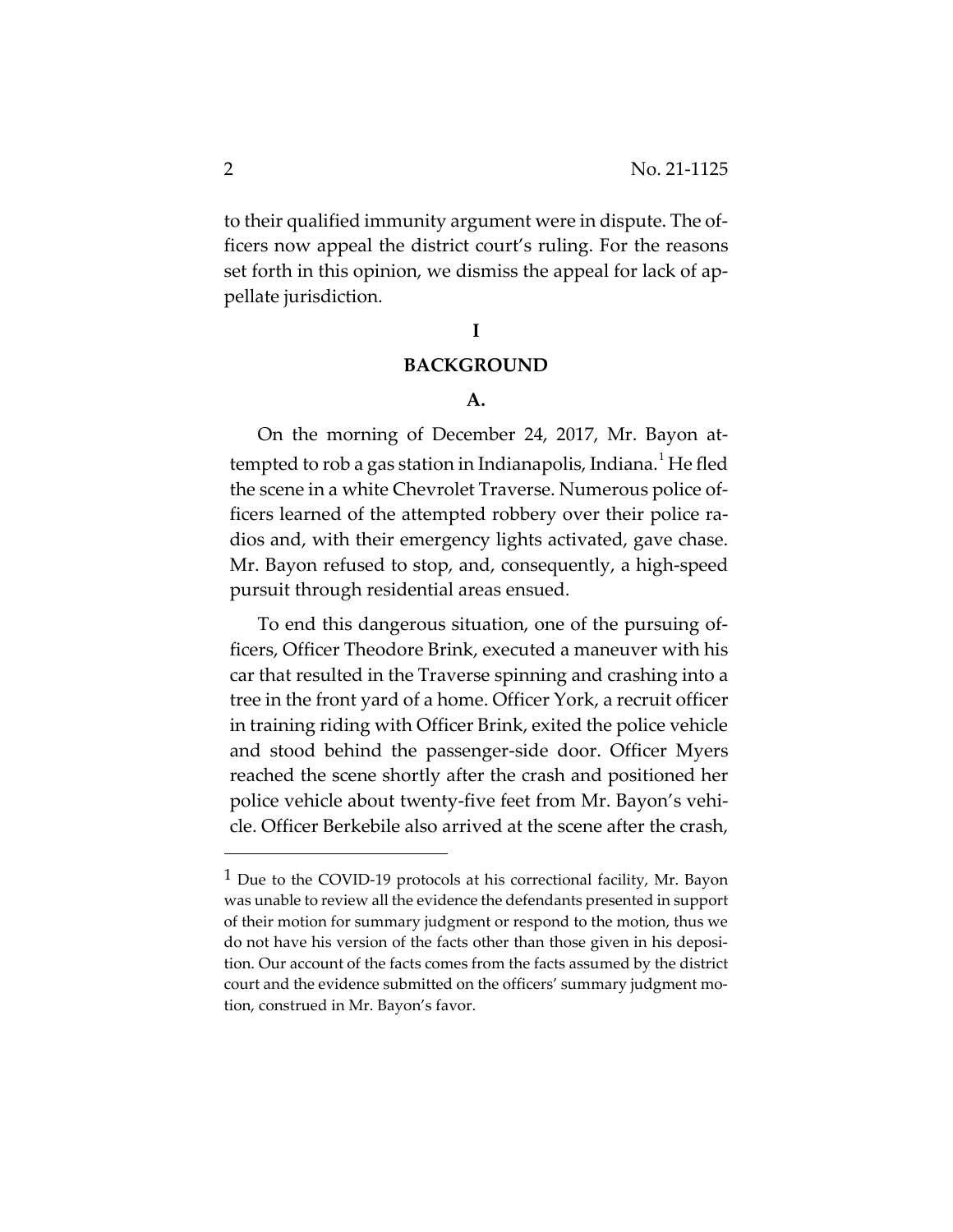parked his vehicle about thirty to forty yards away, and positioned himself on his knees behind his vehicle's engine block facing Mr. Bayon's Traverse.

Using a loudspeaker, Officer Myers ordered Mr. Bayon to exit the Traverse multiple times. Mr. Bayon did not immediately comply with these orders; the officers indicated that he took several minutes to exit the vehicle. Each of the officers had a clear view of the driver-side door, but because the door had been damaged in the crash and the airbags had deployed, the officers could not see inside the Traverse.

Mr. Bayon testified in his deposition that he was dazed from hitting his head during the collision. Moreover, the damage from the crash made it difficult for him to open the door of the Traverse. Eventually, he was able to force the door open and exit the vehicle. On the street Mr. Bayon saw ten to fifteen police officers and heard two conflicting commands: to put his hands up and to show identification.<sup>2</sup> He reached toward his back right pants pocket for his wallet. The officers responded to his movements by shooting him. Three bullets hit Mr. Bayon, and he fell face-first to the ground. Once he was on the ground, the officers approached him and rolled him over. Mr. Bayon stated that once he was rolled

 $2$  R.152 at 4. In his deposition, Mr. Bayon described the following scene: "There were a bunch of demands being made. Now, I was told, I was told put your hands up, put your hands up. Then I heard show identification. Put your hands up. Like there was a bunch of demands. A bunch of yelling, a bunch of yelling. So I made, I made the movement as to go in my back pocket to reach for my ID, reach for my wallet, and then that's when I felt—the first bullet I felt was the one in my right thigh, I mean, my right upper thigh which spun me around." R.97-4 at 41:5–14.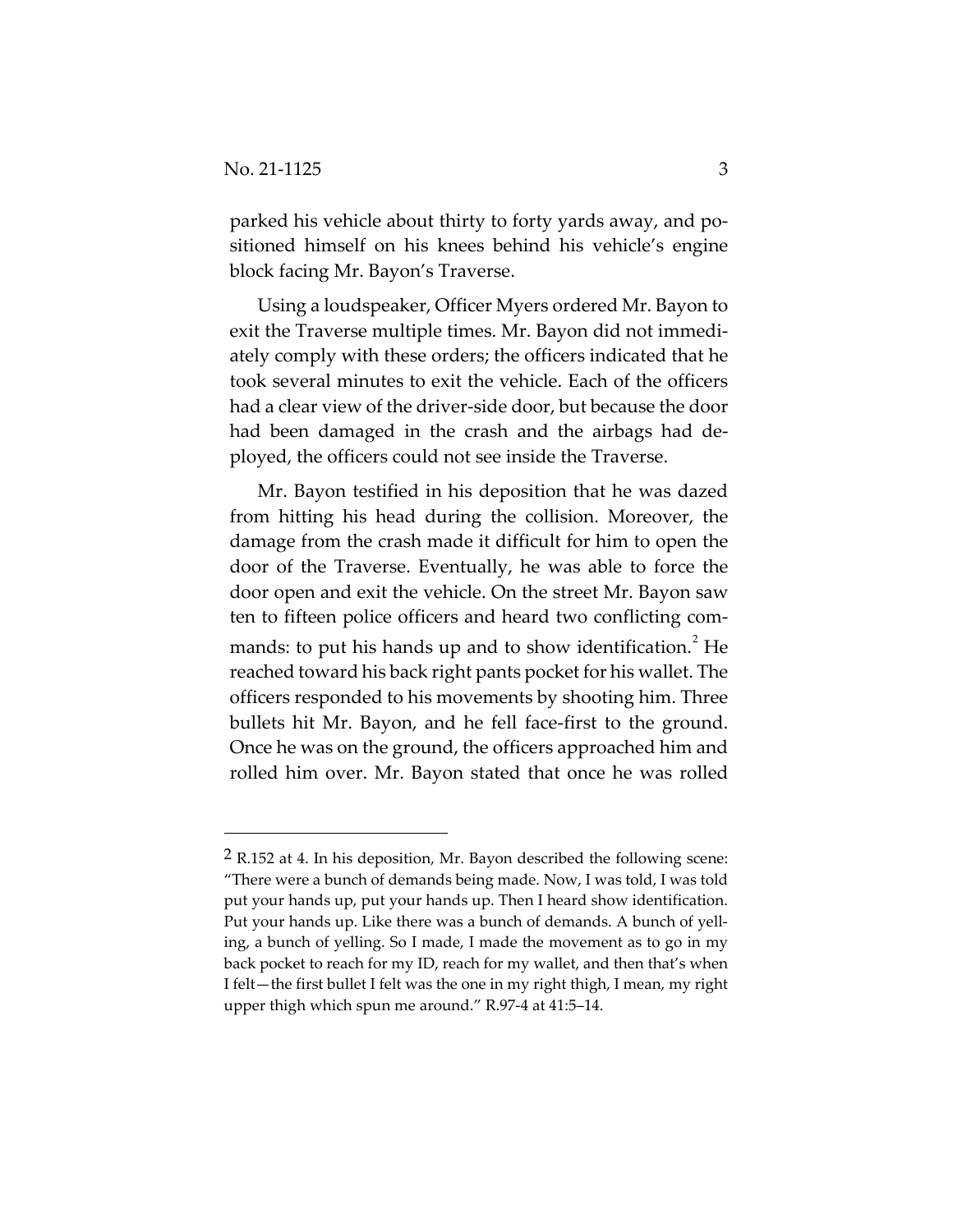over, one of the officers said, "Oh, my God, he doesn't have a weapon."<sup>3</sup>

The officers present a different version of the events. Following Officer Myers's orders to exit the Traverse, the officers reported that it took Mr. Bayon approximately five minutes to exit the vehicle. Prior to his exit, Officer Myers observed the Traverse rocking back and forth. Officer Myers thought he could be digging around for something in the vehicle. After Mr. Bayon finally exited the vehicle, the officers saw him take several aggressive steps towards Officer Myers. Each officer also saw him reach for something in or near his waistband. Officer Berkebile saw him reach for the front of his waistband, not his back pocket. Officer Myers saw Mr. Bayon reach down and lift up his t-shirt where she saw a black, hard object with a ribbed handle and thought it was a gun. Officer York saw Mr. Bayon lift his shirt and reach for a black object in the waistband of his pants. He also heard other officers yell "gun" before shots were fired.<sup>4</sup> After rolling Mr. Bayon over while he was on the ground, Officers York and Myers saw another officer pull "a car jack handle, about 2 feet long" out of his pant leg. $^5$  When asked by Officer Myers why he did it, Mr. Bayon told her that he "wanted to

<sup>3</sup> R.152 at 5; R.97-4 at 42:8–10.

<sup>4</sup> R.97-3 at 3.

<sup>5</sup> R.97-2 at 4; R.97-3 at 4.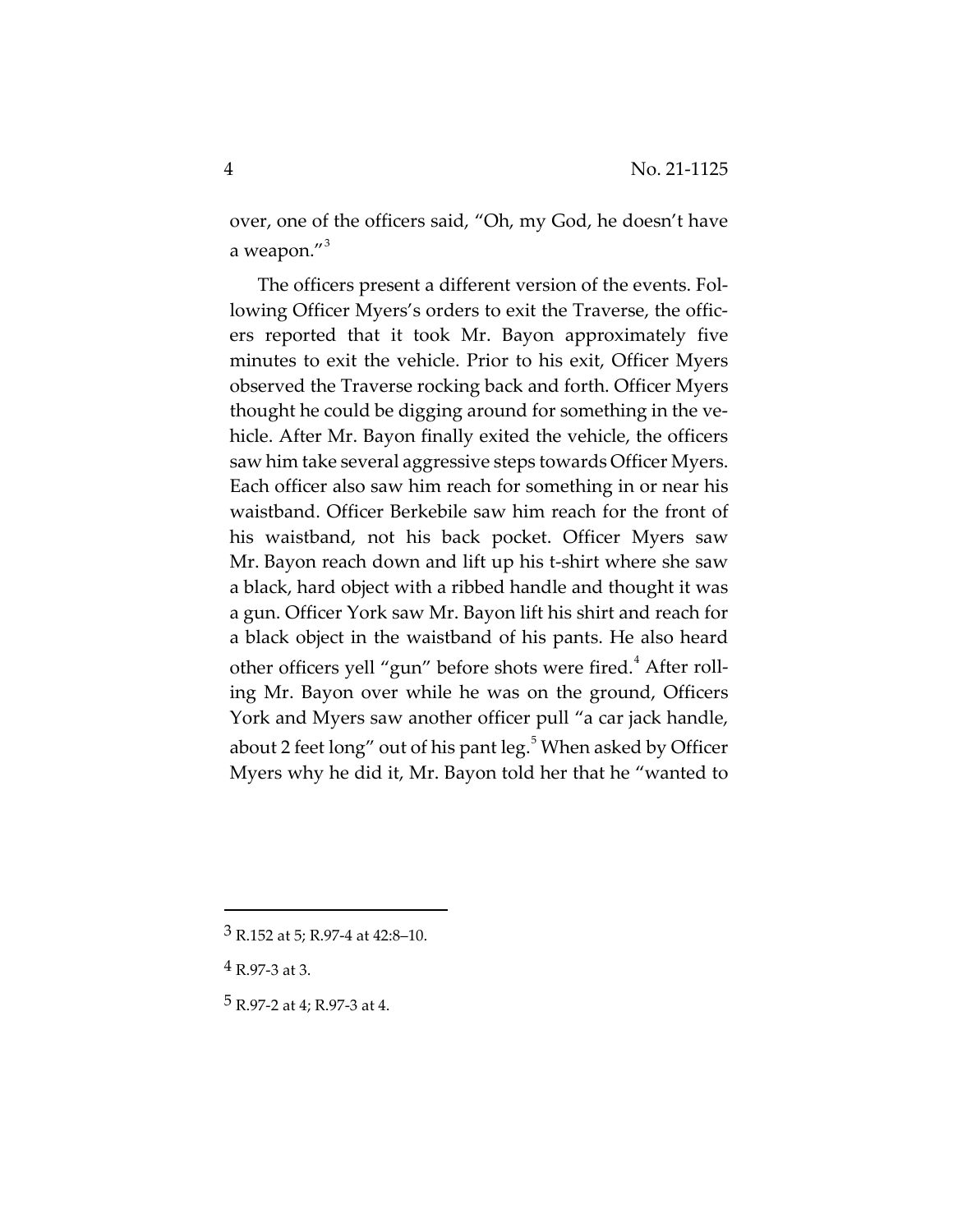die."<sup>6</sup> In his deposition, Mr. Bayon stated that he did not recall making that statement.<sup>7</sup>

#### **B.**

Mr. Bayon brought this action against the officers, alleging that the shooting was unreasonable and violated his Fourth Amendment rights. The officers moved for summary judgment, asserting that their use of force was justified and that, in any event, they were entitled to qualified immunity because their conduct did not violate clearly established law.

After setting forth the facts in the light most favorable to Mr. Bayon, the district court determined the record presented a genuine issue of material fact for a jury to decide.<sup>8</sup> Relying on *Strand v. Minchuk*, 910 F.3d 909, 915 (7th Cir. 2018), the district court concluded that "[a] reasonable jury could find that, when the officers shot Mr. Bayon, he was 'subdued and complying with the officer[s'] orders.'"<sup>9</sup> And if Mr. Bayon was complying with the officers' orders at the time of the shooting, then the jury would be obligated to find that the officers employed an unreasonable use of force. The district court further noted that "Mr. Bayon testified that he did not reach for his waistband, but for his back pocket—and that he did so in compliance with the officers' orders."<sup>10</sup> Because the facts

- 7 R.97-4 at 60; 17–22.
- 8 R.152 at 8.

9 *Id.*

10 *Id.*

<sup>6</sup> R.97-2 at 4.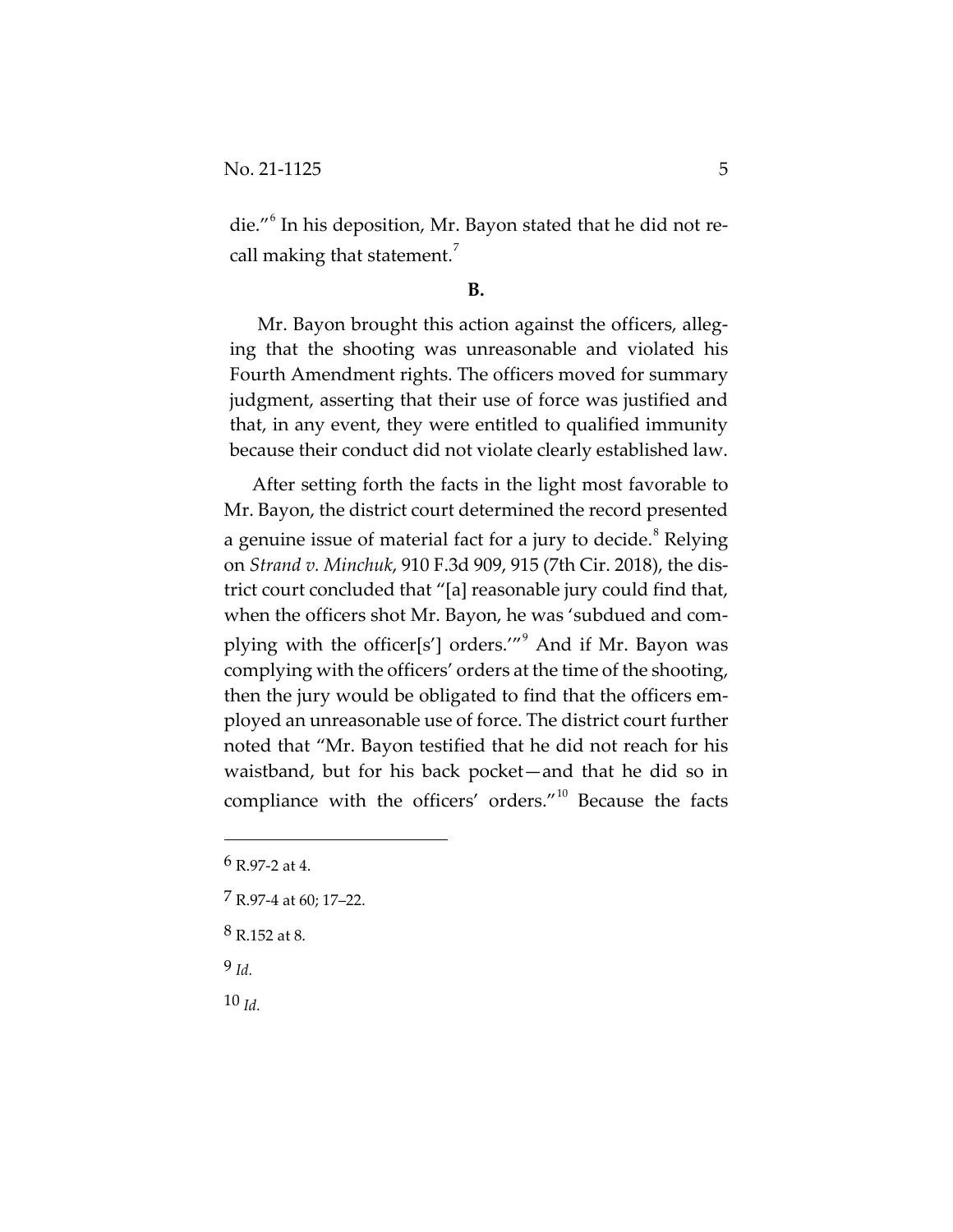underlying the officers' qualified immunity argument were in dispute, the district court denied the officers' motion for summary judgment.

## **II**

#### **DISCUSSION**

We begin with an examination of our appellate jurisdiction. As a general proposition, a district court's denial of summary judgment is an unappealable interlocutory order because it is not a "final decision" as that term is employed in 28 U.S.C. § 1291. *Ortiz v. Jordan*, 562 U.S. 180, 188 (2011); *Thompson v. Cope*, 900 F.3d 414, 419 (7th Cir. 2018). The judiciary has recognized an exception to this rule when a district court denies summary judgment on the ground that the defendants are not entitled to qualified immunity. $11$  Because qualified immunity protects the public officer from the expense and distraction of having to stand trial when the conduct in question did not violate clearly established law, the unavailability of an immediate interlocutory appeal would render any later reversal of the district court's decision

<sup>11</sup> A qualified immunity defense "shields federal and state officials from money damages unless a plaintiff demonstrates that the official violated a statutory or constitutional right *and* that the right was 'clearly established' at the time of the challenged conduct." *Howell v. Smith*, 853 F.3d 892, 897 (7th Cir. 2017) (quoting *Ashcroft v. al-Kidd*, 563 U.S. 731, 735 (2011)). Whether a defendant officer is entitled to qualified immunity thus involves two inquiries: "(1) whether the facts, taken in the light most favorable to the plaintiff, make out a violation of a constitutional right, and (2) whether that constitutional right was clearly established at the time of the alleged violation." *Williams v. City of Chicago*, 733 F.3d 749, 758 (7th Cir. 2013).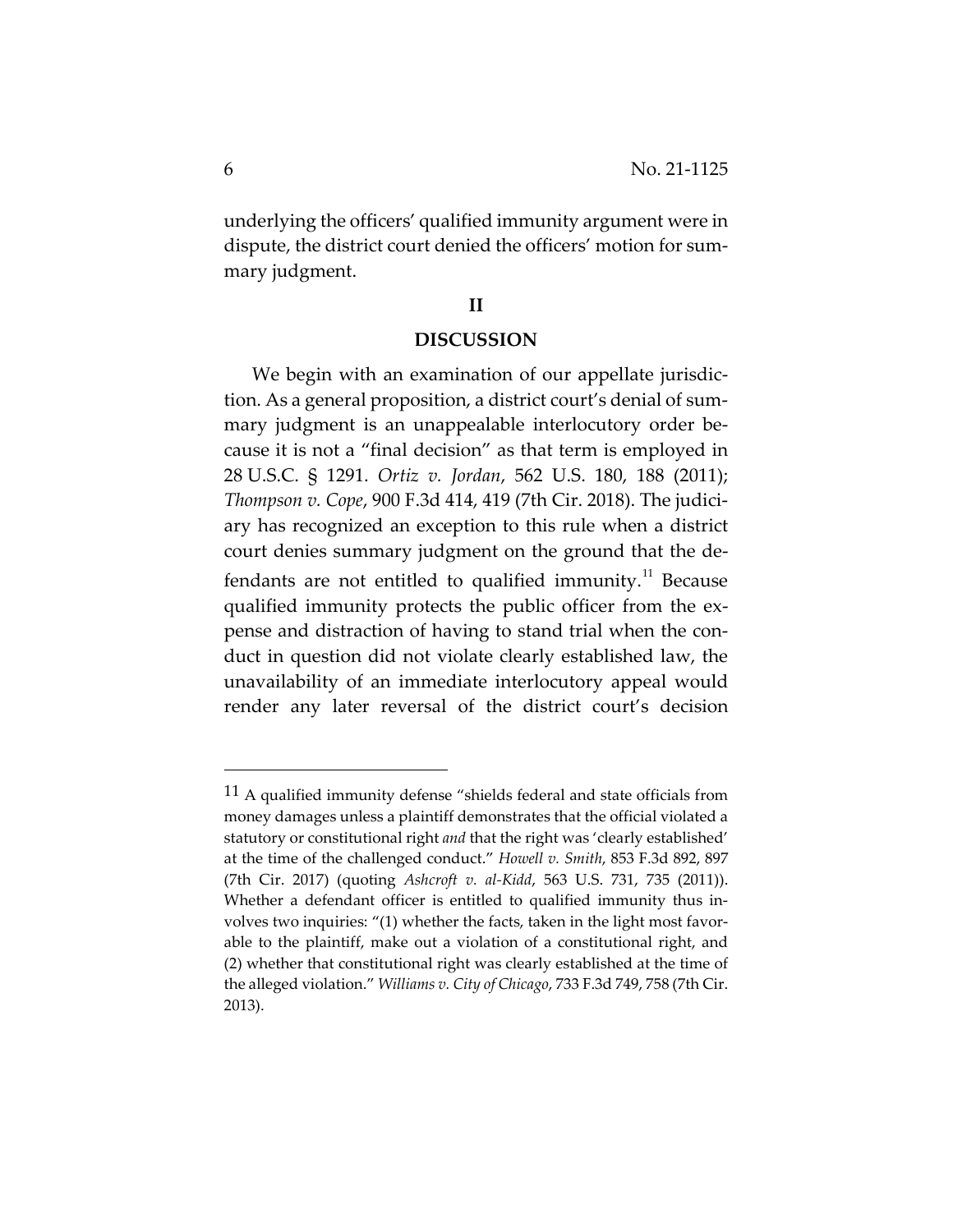illusory. *See Estate of Davis v. Ortiz*, 987 F.3d 635, 639 (7th Cir.  $2021$ ).<sup>12</sup>

This exception to the final decision rule is, however, a very narrow one. The denial of qualified immunity is only appealable to the extent that it turns on an issue of law, *White v. Gerardot*, 509 F.3d 829, 833 (7th Cir. 2007), our review is therefore confined to abstract issues of law, *see Johnson v. Jones*, 515 U.S. 304, 317 (1995). We may not reconsider the district court's determination that certain genuine issues of fact exist. *Id.* at 319–20.

Here the nature of the claim is fact intensive. Mr. Bayon asserts that the officers violated his Fourth Amendment right that protects individuals from law enforcement officers' unreasonable use of force. When evaluating excessive force claims, the court has to "consider 'the facts and circumstances of each particular case, including the severity of the crime at issue, whether the suspect poses an immediate threat to the safety of the officers or others, and whether he was actively resisting arrest or attempting to evade arrest by flight.'" *Siler v. City of Kenosha*, 957 F.3d 751, 758–59 (7th Cir. 2020) (quoting *Graham v. Connor*, 490 U.S. 386, 396 (1989)). In undertaking this task, the court must assess the totality of the circumstances from the perspective of a reasonable officer on the

<sup>12</sup> *See also Plumhoff v. Rickard*, 572 U.S. 765, 772 (2014) (noting that "this immunity issue is both important and completely separate from the merits of the action, and this question could not be effectively reviewed on appeal from a final judgment because by that time the immunity from standing trial will have been irretrievably lost"); *Mitchell v. Forsyth*, 472 U.S. 511, 526 (1985) ("The entitlement is an *immunity from suit* rather than a mere defense to liability; and like an absolute immunity, it is effectively lost if a case is erroneously permitted to go to trial.").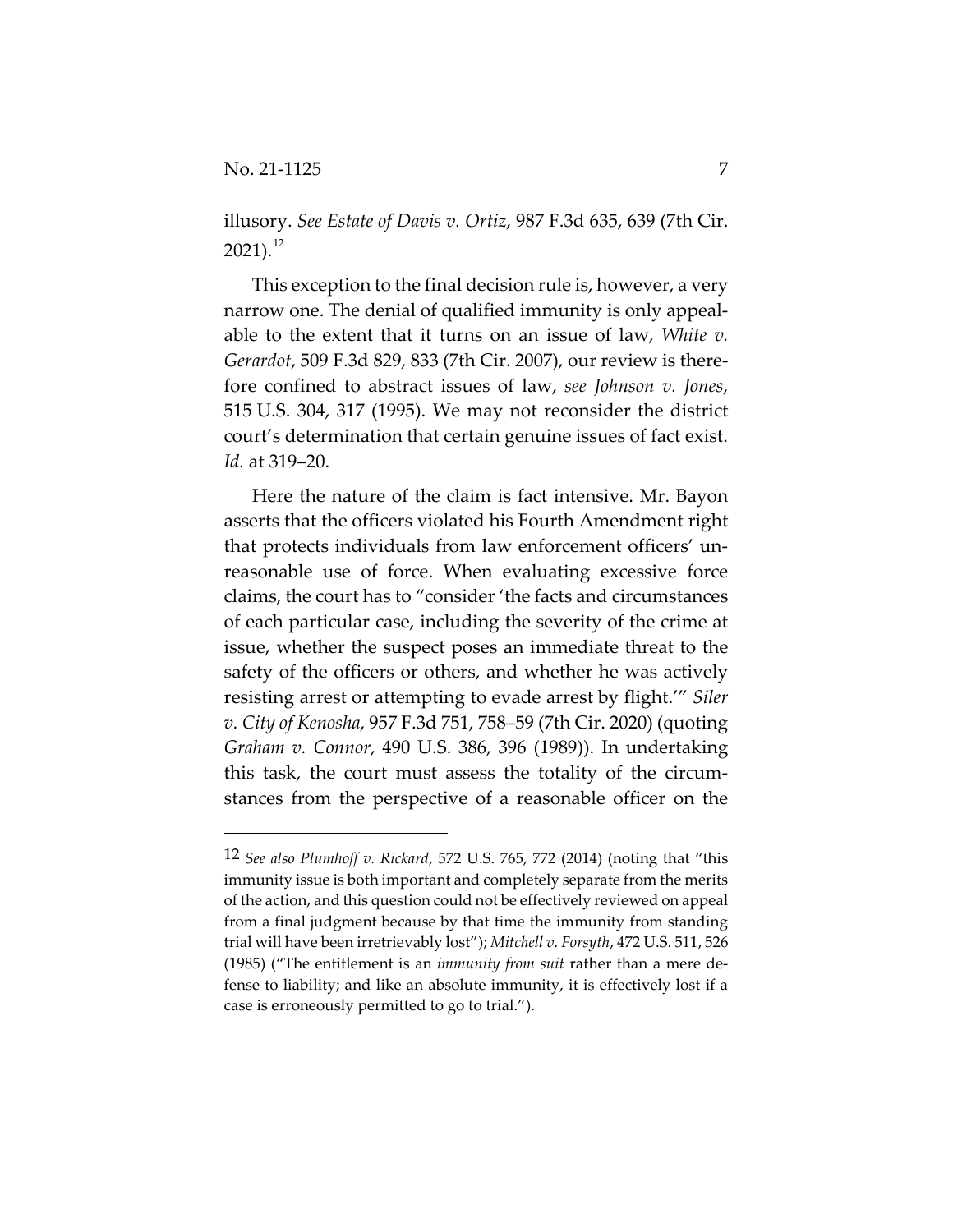scene. As we have noted, the very nature of this task often makes summary judgment in these cases inappropriate. *See Abdullahi v. City of Madison*, 423 F.3d 763, 773 (7th Cir. 2005) (observing that, because "the *Graham* reasonableness inquiry nearly always requires a jury to sift through disputed factual contentions, and to draw inferences therefrom, … summary judgment … in excessive force cases should be granted sparingly" (internal quotation marks omitted)). When material facts are disputed, a jury must resolve those disputes and determine whether the officers acted reasonably.

Here, the district court determined that the facts underlying Mr. Bayon's claim were in dispute. The district court noted that Mr. Bayon testified that he did not reach for his waistband, but for his back pocket—"and that he did so in compliance with the officers' orders."<sup>13</sup> The court also noted that "[t]he only evidence that Mr. Bayon possessed a weapon is the officers' testimony, which is inconsistent and—more importantly—rebutted by Mr. Bayon's testimony."<sup>14</sup> Mr. Bayon also testified in his deposition, "There were a bunch of demands being made. Now, I was told, I was told put your hands up, put your hands up. Then I heard show identification." $15$  Thus, a reasonable jury could find that Mr. Bayon was subdued and complying with the officers' orders when he was shot.

The officers' submission that they are entitled to qualified immunity is based on their own version of the facts, not on

<sup>13</sup> R.152 at 8.

<sup>14</sup> *Id.* at 7.

<sup>15</sup> R.97-4 at 41:5–7.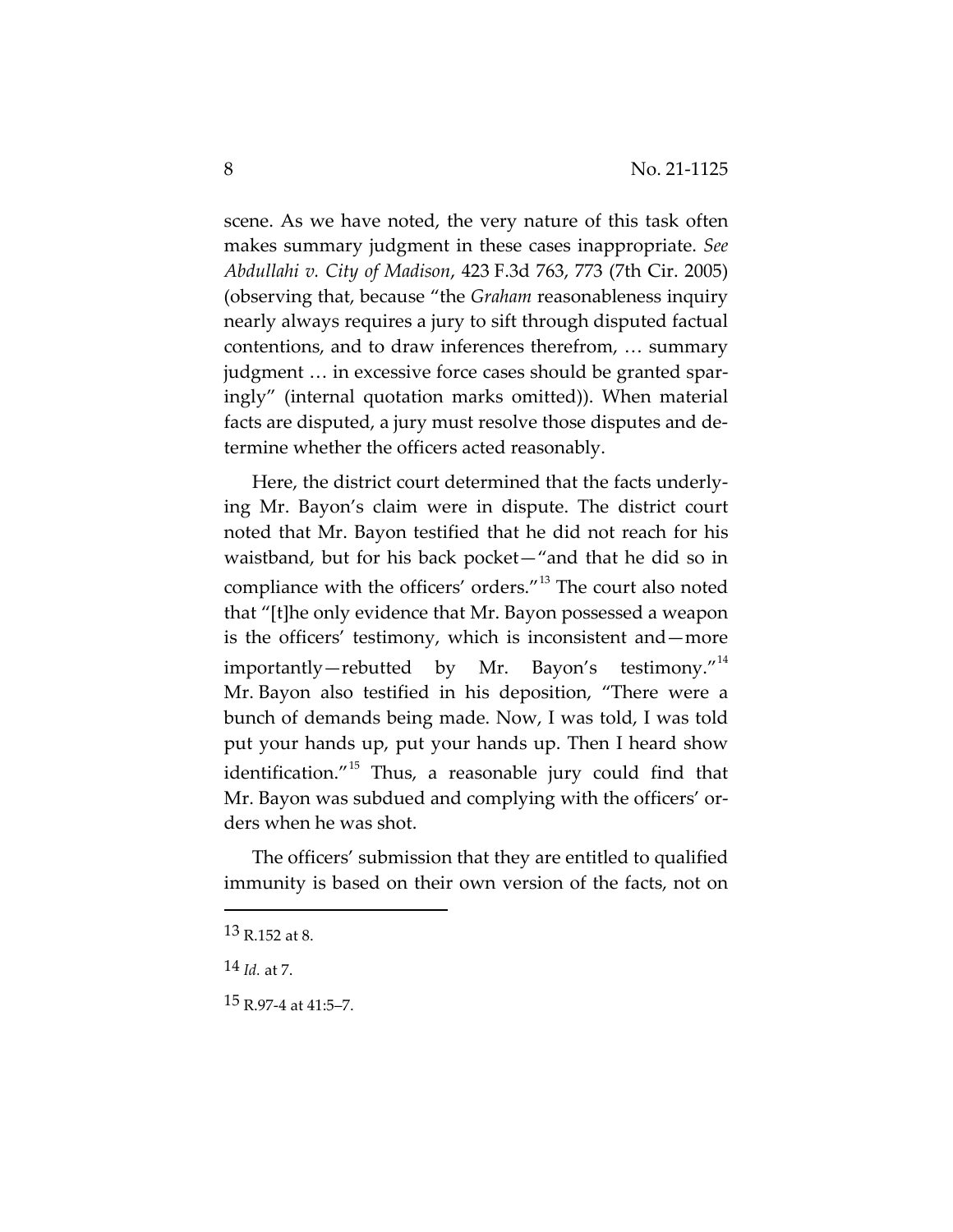the facts taken in the light most favorable to Mr. Bayon. The officers assert they are entitled to qualified immunity because "no clearly established law put them on notice that their conduct would violate Bayon's rights."<sup>16</sup> In making this argument, however, the officers necessarily assumed the acceptance of their version of numerous disputed facts: whether Mr. Bayon was compliant with their orders; whether he walked aggressively towards the officers; whether he reached for the object in his waistband or for his back pocket; and whether there was a black object in his waistband. The officers offer inferences from their version of the facts supportive of their characterization of Mr. Bayon's movements as aggressive. They posit that Mr. Bayon "initially ignored commands to exit his vehicle, then walked aggressively toward an officer with an object that appeared to be a gun in his waistband."<sup>17</sup> They emphasize that the officers saw "Bayon walk aggressively with tense muscles and a scowl on his face."<sup>18</sup> They urge that although "Bayon may have appeared to be complying with officer orders to show identification, … his aggressive, purposeful, fast steps toward Officer Myers were threatening because he was not yet under officers' control."<sup>19</sup>

The fundamental difficulty with the officers' argument is that both the facts offered by the officers and their characterization of those facts conflict with Mr. Bayon's account and the

<sup>16</sup> Appellants' Br. 9.

<sup>17</sup> *Id.*

<sup>18</sup> *Id.* at 13.

<sup>19</sup> *Id.* at 15 (citation omitted).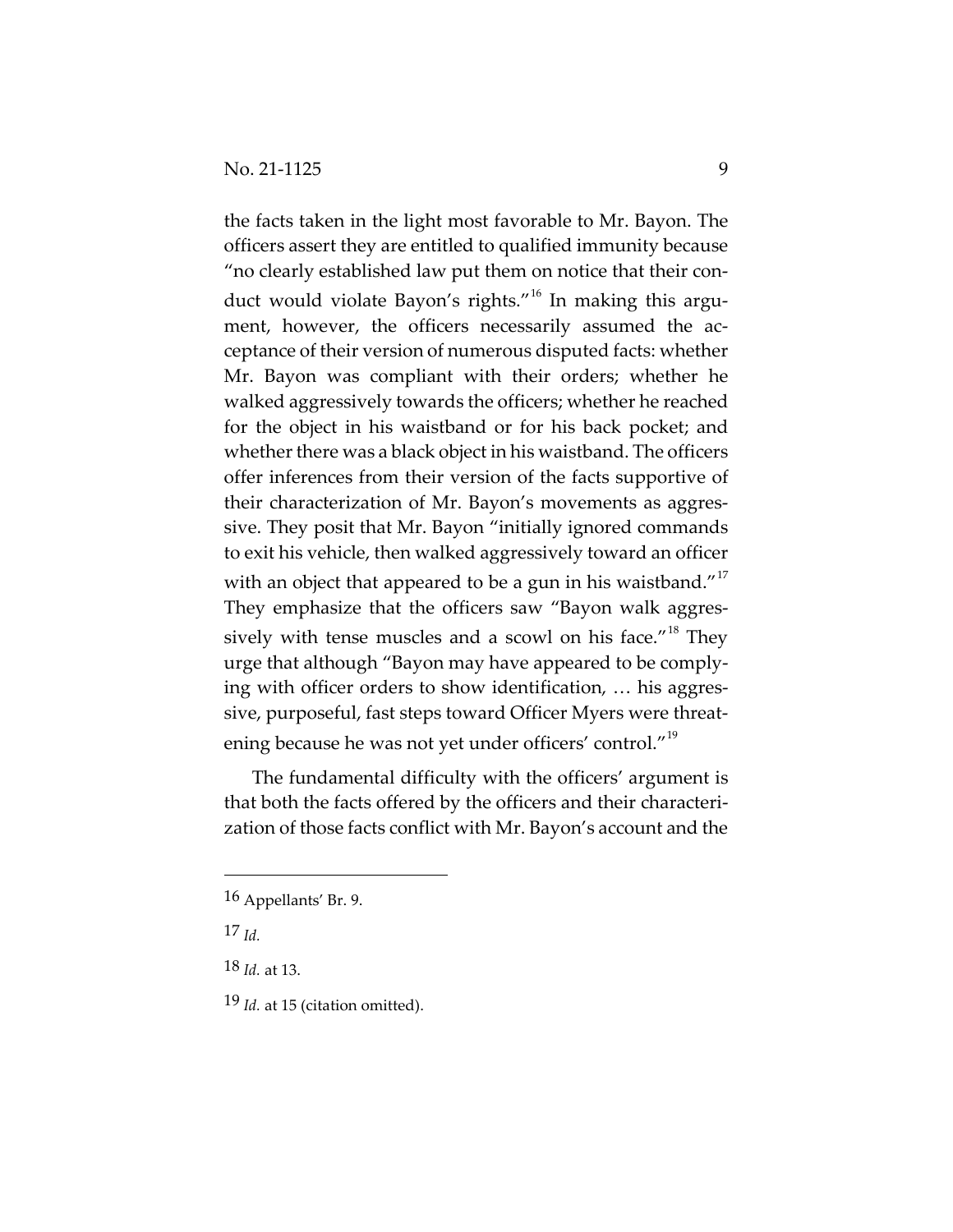permissible inferences that can be drawn from his rendition. Mr. Bayon explained that he had difficulty opening the driver's side door and exiting his vehicle due to the damage from the crash. He also described feeling dazed and disheveled upon exiting the vehicle and facing a large police force. He testified that he took two or three steps forward but had no plans to do anything because he was "just one guy," and he knew "it was over."<sup>20</sup> In his deposition, Mr. Bayon stated that after exiting the vehicle, he "maybe took two or three, maybe two or three steps. [But] I didn't advance."<sup>21</sup> By contrast, the officers portray Mr. Bayon as walking aggressively with tense muscles and a scowl on his face. Mr. Bayon also contested the assertion that he had a large black metal pipe in his pants.<sup>22</sup>

The situation here is different from the one presented to us in *Siler v. City of Kenosha*. In *Siler*, the record made clear that, at the time he confronted the officer, Mr. Siler belligerently defied the officer's directions to get on the ground and dared the officer to shoot him. 957 F.3d at 760. It was also undisputed that, during the confrontation, Mr. Siler, who was significantly larger and younger than the police officer, became more aggressive and escalated the conflict into a oneon-one standoff in a garage with bystanders present. *Id.* In that situation, we concluded that the undisputed operative

<sup>20</sup> R.97-4 at 46:5–15.

<sup>21</sup> *Id.* at 44:22–24.

<sup>&</sup>lt;sup>22</sup> Mr. Bayon asserted in his deposition that he believed the black pipe found on the ground near where he was apprehended "was planted to justify them shooting me." *Id.* at 47:11–16.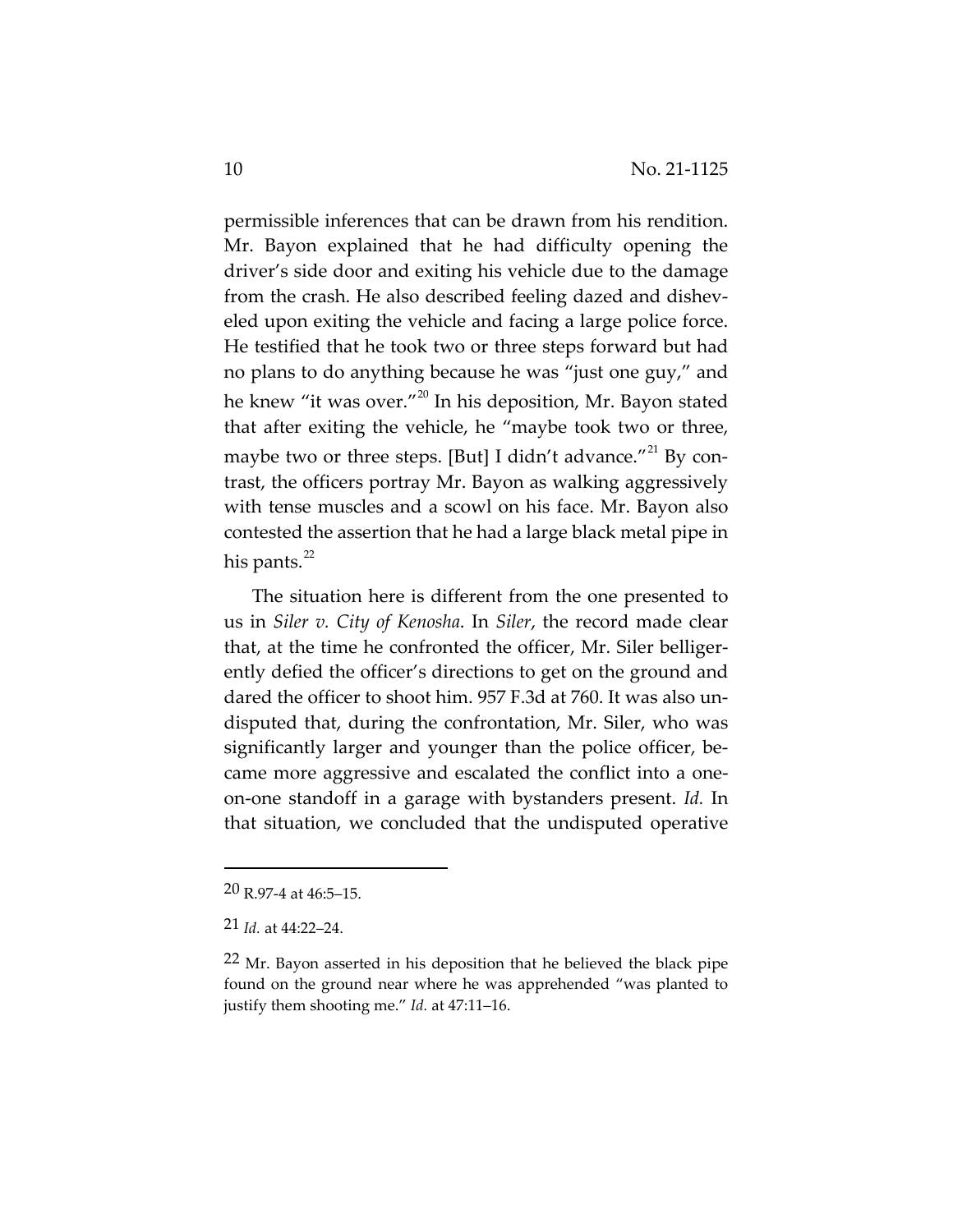facts justified the lone officer's conclusion that he was facing the immediate threat of an overpowering attack. *Id.*

Here, by contrast, there remain serious questions about the degree of resistance, if any, that Mr. Bayon displayed at the time the officers acted.<sup>23</sup> Mr. Siler "had refused every opportunity to surrender during the chase." *Id.* at 760. While Mr. Bayon failed to surrender during the car chase, the facts could support a finding that, upon exiting the vehicle, he was surrendering and reaching for his identification. The officers contend that Mr. Bayon was not subdued or under control at the time of the shooting, but as the district court correctly determined, a reasonable jury could find otherwise. The officers are not asking us to accept the "facts assumed by the district court, supplemented as appropriate only by the undisputed evidence viewed in the light most favorable to [Mr. Bayon]."<sup>24</sup> Instead, the officers' legal arguments are premised on *their* version of the facts, which the district court correctly determined were genuinely disputed.

"[O]ur appellate jurisdiction is secure only if the relevant material facts are undisputed or (what amounts to the same thing) when the defendant accepts the plaintiff's version of the facts as true for now." *Est. of Davis*, 987 F.3d at 637 (citing *Johnson*, 515 U.S. 304). Therefore, as we have noted earlier, a party may not seek to invoke our jurisdiction when its arguments are dependent on, and inseparable from, disputed

<sup>23</sup> Mr. Bayon testified to the following, "it was a big police presence, like the whole street was blocked off. I mean, there was police all over the whole street." *Id.* at 45:4–6.

<sup>24</sup> Appellants' Br. 1.